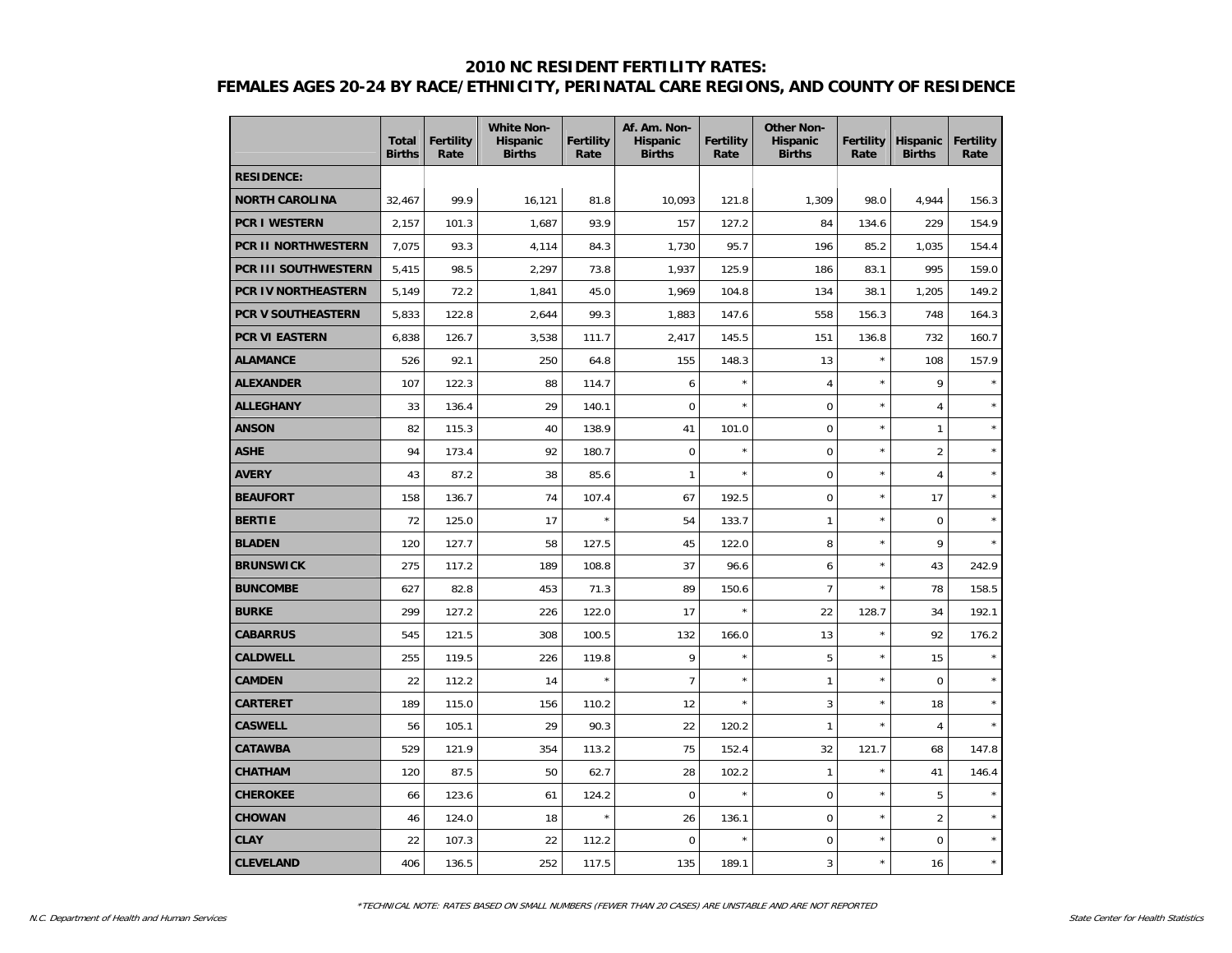## **2010 NC RESIDENT FERTILITY RATES: FEMALES AGES 20-24 BY RACE/ETHNICITY, PERINATAL CARE REGIONS, AND COUNTY OF RESIDENCE**

|                  | <b>Total</b><br><b>Births</b> | <b>Fertility</b><br>Rate | <b>White Non-</b><br><b>Hispanic</b><br><b>Births</b> | <b>Fertility</b><br>Rate | Af. Am. Non-<br><b>Hispanic</b><br><b>Births</b> | Fertility<br>Rate | <b>Other Non-</b><br><b>Hispanic</b><br><b>Births</b> | <b>Fertility</b><br>Rate | <b>Hispanic</b><br><b>Births</b> | <b>Fertility</b><br>Rate |
|------------------|-------------------------------|--------------------------|-------------------------------------------------------|--------------------------|--------------------------------------------------|-------------------|-------------------------------------------------------|--------------------------|----------------------------------|--------------------------|
| <b>COLUMBUS</b>  | 252                           | 159.7                    | 125                                                   | 143.0                    | 95                                               | 173.4             | 12                                                    | $\star$                  | 20                               | 229.9                    |
| <b>CRAVEN</b>    | 670                           | 166.3                    | 410                                                   | 154.7                    | 176                                              | 203.7             | 23                                                    | 184.0                    | 61                               | 156.8                    |
| CUMBERLAND       | 2,105                         | 145.1                    | 980                                                   | 139.9                    | 803                                              | 152.8             | 89                                                    | 145.2                    | 233                              | 142.0                    |
| <b>CURRITUCK</b> | 65                            | 113.0                    | 60                                                    | 119.8                    | $\overline{2}$                                   | $\star$           | $\overline{2}$                                        | $\star$                  | $\mathbf{1}$                     |                          |
| <b>DARE</b>      | 82                            | 113.3                    | 63                                                    | 105.7                    | 5                                                | $\star$           | $\overline{0}$                                        | $\star$                  | 14                               |                          |
| <b>DAVIDSON</b>  | 502                           | 119.9                    | 365                                                   | 113.2                    | 62                                               | 135.4             | $\overline{4}$                                        | $\star$                  | 71                               | 175.7                    |
| <b>DAVIE</b>     | 89                            | 106.3                    | 64                                                    | 96.7                     | $\overline{7}$                                   | $\star$           | $\mathbf{1}$                                          | $\star$                  | 17                               |                          |
| <b>DUPLIN</b>    | 246                           | 145.1                    | 98                                                    | 122.8                    | 65                                               | 141.9             | $\overline{2}$                                        | $\star$                  | 81                               | 190.6                    |
| <b>DURHAM</b>    | 795                           | 65.2                     | 110                                                   | 24.7                     | 434                                              | 84.4              | 19                                                    | $\star$                  | 232                              | 144.9                    |
| <b>EDGECOMBE</b> | 277                           | 149.6                    | 55                                                    | 97.5                     | 204                                              | 168.7             | $\overline{2}$                                        | $\star$                  | 16                               |                          |
| <b>FORSYTH</b>   | 1,226                         | 94.2                     | 408                                                   | 63.4                     | 487                                              | 105.5             | 19                                                    | $\star$                  | 312                              | 190.1                    |
| FRANKLIN         | 198                           | 128.0                    | 93                                                    | 105.7                    | 75                                               | 155.3             | 1                                                     | $\star$                  | 29                               | 175.8                    |
| <b>GASTON</b>    | 822                           | 134.5                    | 535                                                   | 122.7                    | 190                                              | 159.4             | 10                                                    | $\star$                  | 87                               | 193.8                    |
| <b>GATES</b>     | 39                            | 117.5                    | 25                                                    | 127.6                    | 13                                               | $\star$           | $\Omega$                                              | $\star$                  | $\mathbf{1}$                     |                          |
| <b>GRAHAM</b>    | 37                            | 164.4                    | 29                                                    | 145.0                    | $\mathbf 0$                                      | $\star$           | 6                                                     | $\star$                  | $\overline{2}$                   | $\star$                  |
| <b>GRANVILLE</b> | 160                           | 123.6                    | 89                                                    | 120.8                    | 55                                               | 125.3             | $\mathbf{1}$                                          | $\star$                  | 15                               | $\star$                  |
| <b>GREENE</b>    | 79                            | 153.7                    | 25                                                    | 120.2                    | 33                                               | 161.0             | $\mathbf 0$                                           | $\star$                  | 21                               | 221.1                    |
| <b>GUILFORD</b>  | 1,468                         | 69.1                     | 455                                                   | 48.0                     | 748                                              | 81.1              | 78                                                    | 80.4                     | 187                              | 119.2                    |
| <b>HALIFAX</b>   | 230                           | 149.4                    | 51                                                    | 103.0                    | 159                                              | 170.2             | 15                                                    | $\star$                  | 5                                |                          |
| <b>HARNETT</b>   | 497                           | 123.0                    | 287                                                   | 107.4                    | 133                                              | 156.3             | 11                                                    | $\star$                  | 66                               | 163.8                    |
| <b>HAYWOOD</b>   | 155                           | 113.1                    | 140                                                   | 110.3                    | 1                                                | $\star$           | $\mathbf 0$                                           | $\star$                  | 14                               |                          |
| <b>HENDERSON</b> | 284                           | 129.1                    | 209                                                   | 124.5                    | 17                                               | $\star$           | $\overline{4}$                                        | $\star$                  | 54                               | 143.2                    |
| <b>HERTFORD</b>  | 90                            | 111.4                    | 19                                                    | $\star$                  | 69                                               | 128.3             | $\Omega$                                              | $\star$                  | $\overline{2}$                   |                          |
| <b>HOKE</b>      | 283                           | 174.4                    | 123                                                   | 175.5                    | 93                                               | 185.6             | 33                                                    | 174.6                    | 34                               | 146.6                    |
| <b>HYDE</b>      | 13                            | $\star$                  | $\overline{7}$                                        | $\star$                  | 6                                                | $\star$           | $\pmb{0}$                                             | $\star$                  | $\pmb{0}$                        |                          |
| <b>IREDELL</b>   | 425                           | 108.5                    | 270                                                   | 95.5                     | 91                                               | 140.6             | 9                                                     | $\star$                  | 55                               | 159.9                    |
| <b>JACKSON</b>   | 142                           | 56.6                     | 93                                                    | 43.7                     | $\overline{0}$                                   | $\star$           | 34                                                    | 194.3                    | 15                               |                          |
| <b>JOHNSTON</b>  | 555                           | 135.9                    | 293                                                   | 111.8                    | 119                                              | 167.1             | $\overline{7}$                                        | $\star$                  | 136                              | 188.1                    |
| <b>JONES</b>     | 39                            | 123.4                    | 21                                                    | 95.9                     | 14                                               | $\star$           | $\mathbf{1}$                                          | $\star$                  | 3                                |                          |
| <b>LEE</b>       | 229                           | 136.8                    | 92                                                    | 107.5                    | 57                                               | 134.4             | 6                                                     | $\star$                  | 74                               | 203.3                    |
| <b>LENOIR</b>    | 245                           | 151.6                    | 90                                                    | 119.0                    | 123                                              | 176.5             | $\overline{2}$                                        | $\star$                  | 30                               | 194.8                    |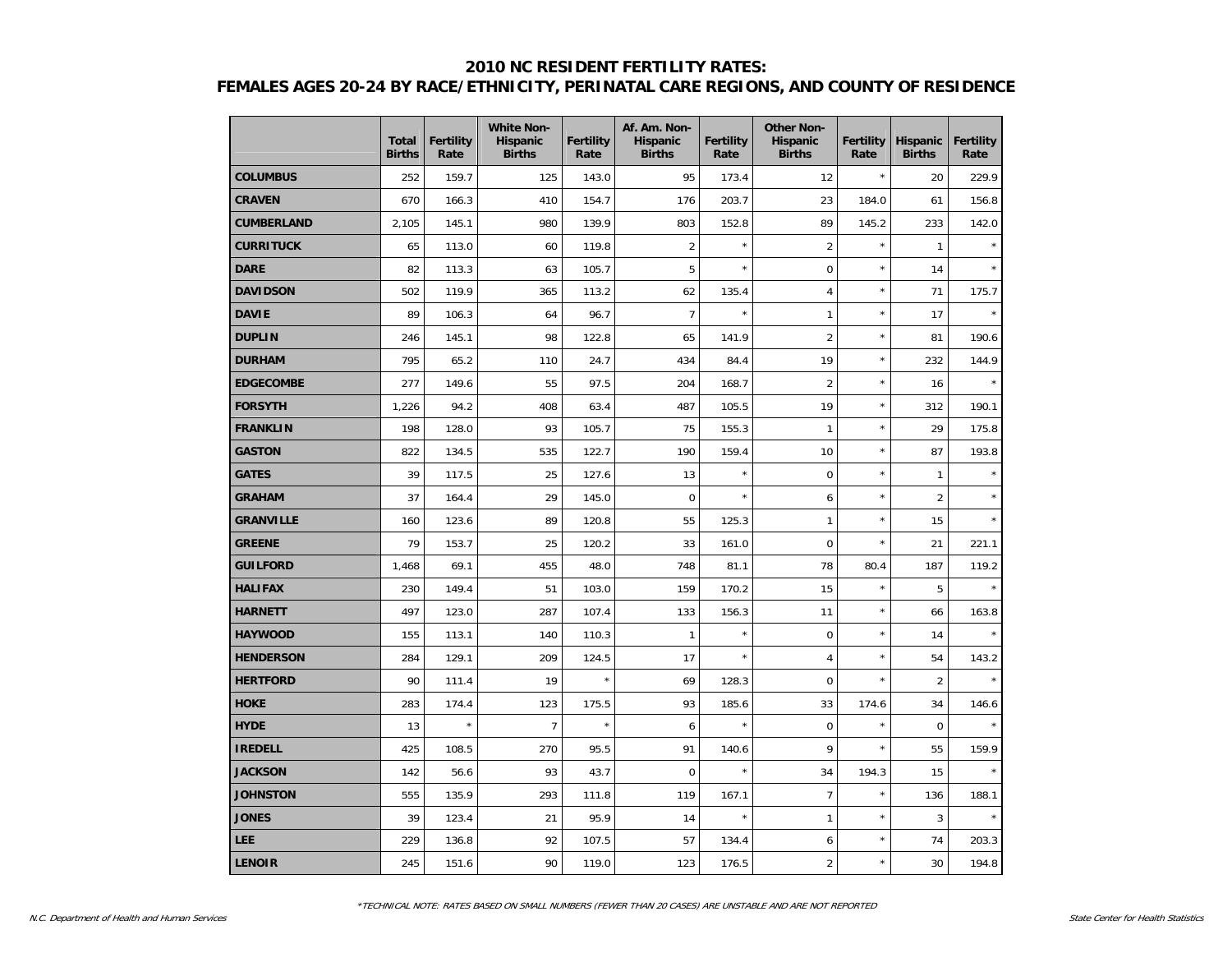## **2010 NC RESIDENT FERTILITY RATES: FEMALES AGES 20-24 BY RACE/ETHNICITY, PERINATAL CARE REGIONS, AND COUNTY OF RESIDENCE**

|                    | <b>Total</b><br><b>Births</b> | <b>Fertility</b><br>Rate | <b>White Non-</b><br>Hispanic<br><b>Births</b> | <b>Fertility</b><br>Rate | Af. Am. Non-<br><b>Hispanic</b><br><b>Births</b> | <b>Fertility</b><br>Rate | <b>Other Non-</b><br><b>Hispanic</b><br><b>Births</b> | Fertility<br>Rate | <b>Hispanic</b><br><b>Births</b> | <b>Fertility</b><br>Rate |
|--------------------|-------------------------------|--------------------------|------------------------------------------------|--------------------------|--------------------------------------------------|--------------------------|-------------------------------------------------------|-------------------|----------------------------------|--------------------------|
| <b>LINCOLN</b>     | 194                           | 101.1                    | 153                                            | 95.8                     | 17                                               | $\star$                  | $\mathbf{1}$                                          | $\star$           | 23                               | 149.4                    |
| <b>MCDOWELL</b>    | 163                           | 145.9                    | 143                                            | 145.9                    | 6                                                | $\star$                  | $\mathbf{1}$                                          | $\star$           | 13                               |                          |
| <b>MACON</b>       | 100                           | 128.7                    | 79                                             | 121.2                    | $\mathbf{1}$                                     | $\star$                  | $\mathbf{1}$                                          | $\star$           | 19                               |                          |
| <b>MADISON</b>     | 44                            | 72.0                     | 42                                             | 75.7                     | $\overline{0}$                                   | $\star$                  | $\mathbf 0$                                           | $\star$           | $\overline{2}$                   |                          |
| <b>MARTIN</b>      | 86                            | 131.1                    | 34                                             | 116.4                    | 49                                               | 147.6                    | $\mathbf{1}$                                          | $\star$           | $\overline{2}$                   |                          |
| <b>MECKLENBURG</b> | 2,657                         | 82.0                     | 595                                            | 39.4                     | 1,289                                            | 115.1                    | 146                                                   | 80.5              | 627                              | 146.0                    |
| <b>MITCHELL</b>    | 36                            | 97.3                     | 33                                             | 96.8                     | $\mathbf 0$                                      | $\star$                  | $\mathbf{1}$                                          | $\star$           | $\overline{2}$                   |                          |
| <b>MONTGOMERY</b>  | 87                            | 116.3                    | 30                                             | 76.9                     | 23                                               | 117.9                    | 5                                                     | $\star$           | 29                               | 197.3                    |
| <b>MOORE</b>       | 218                           | 117.6                    | 123                                            | 96.6                     | 61                                               | 168.5                    | 9                                                     | $\star$           | 25                               | 151.5                    |
| <b>NASH</b>        | 355                           | 133.3                    | 103                                            | 89.4                     | 204                                              | 163.1                    | 6                                                     | $\star$           | 42                               | 189.2                    |
| <b>NEW HANOVER</b> | 442                           | 47.3                     | 238                                            | 32.4                     | 143                                              | 114.1                    | 11                                                    | $\star$           | 50                               | 87.0                     |
| <b>NORTHAMPTON</b> | 85                            | 152.1                    | 21                                             | 110.5                    | 57                                               | 159.2                    | $\mathbf{1}$                                          | $\star$           | 6                                |                          |
| <b>ONSLOW</b>      | 2,013                         | 184.3                    | 1,493                                          | 188.0                    | 245                                              | 189.0                    | 70                                                    | 216.7             | 205                              | 150.6                    |
| <b>ORANGE</b>      | 166                           | 18.0                     | 78                                             | 11.3                     | 43                                               | 39.7                     | 6                                                     | $\star$           | 39                               | 65.8                     |
| <b>PAMLICO</b>     | 31                            | 114.0                    | 24                                             | 114.8                    | $\overline{7}$                                   | $\star$                  | $\mathbf 0$                                           | $\star$           | $\mathbf 0$                      |                          |
| <b>PASQUOTANK</b>  | 174                           | 99.8                     | 82                                             | 110.4                    | 80                                               | 86.1                     | 3                                                     | $\star$           | 9                                |                          |
| <b>PENDER</b>      | 156                           | 120.1                    | 108                                            | 122.7                    | 24                                               | 89.2                     | $\overline{2}$                                        | $\star$           | 22                               | 178.9                    |
| <b>PERQUIMANS</b>  | 49                            | 145.0                    | 29                                             | 139.4                    | 19                                               | $\star$                  | $\mathbf{1}$                                          | $\star$           | 0                                | $\star$                  |
| <b>PERSON</b>      | 132                           | 138.5                    | 69                                             | 115.4                    | 49                                               | 165.0                    | 3                                                     | $\star$           | 11                               | $\star$                  |
| <b>PITT</b>        | 564                           | 48.3                     | 190                                            | 24.7                     | 324                                              | 99.7                     | 8                                                     | $\star$           | 42                               | 87.7                     |
| <b>POLK</b>        | 34                            | 82.5                     | 29                                             | 83.1                     | 3                                                | $\star$                  | $\overline{2}$                                        | $\star$           | $\mathbf 0$                      |                          |
| <b>RANDOLPH</b>    | 464                           | 120.4                    | 359                                            | 118.4                    | 24                                               | 96.8                     | 6                                                     | $\star$           | 75                               | 148.8                    |
| <b>RICHMOND</b>    | 189                           | 141.7                    | 99                                             | 139.8                    | 63                                               | 131.8                    | 9                                                     | $\star$           | 18                               |                          |
| <b>ROBESON</b>     | 759                           | 152.2                    | 131                                            | 105.9                    | 203                                              | 147.9                    | 323                                                   | 165.7             | 102                              | 238.9                    |
| ROCKINGHAM         | 292                           | 115.6                    | 202                                            | 116.5                    | 56                                               | 96.4                     | 5                                                     | $\star$           | 29                               | 157.6                    |
| <b>ROWAN</b>       | 471                           | 109.8                    | 286                                            | 102.2                    | 119                                              | 114.0                    | 6                                                     | $\star$           | 60                               | 161.3                    |
| <b>RUTHERFORD</b>  | 241                           | 138.7                    | 192                                            | 134.9                    | 37                                               | 168.2                    | $\mathbf{1}$                                          | $\star$           | 11                               |                          |
| <b>SAMPSON</b>     | 263                           | 152.6                    | 89                                             | 110.7                    | 76                                               | 157.3                    | $\overline{4}$                                        | $\star$           | 94                               | 248.7                    |
| <b>SCOTLAND</b>    | 187                           | 160.5                    | 64                                             | 119.2                    | 84                                               | 190.5                    | 36                                                    | 218.2             | 3                                |                          |
| <b>STANLY</b>      | 197                           | 107.4                    | 152                                            | 104.9                    | 26                                               | 104.4                    | 8                                                     | $\star$           | 11                               | $\star$                  |
| <b>STOKES</b>      | 137                           | 120.3                    | 130                                            | 124.0                    | 5                                                | $\star$                  | $\pmb{0}$                                             | $\star$           | $\overline{2}$                   | $\star$                  |